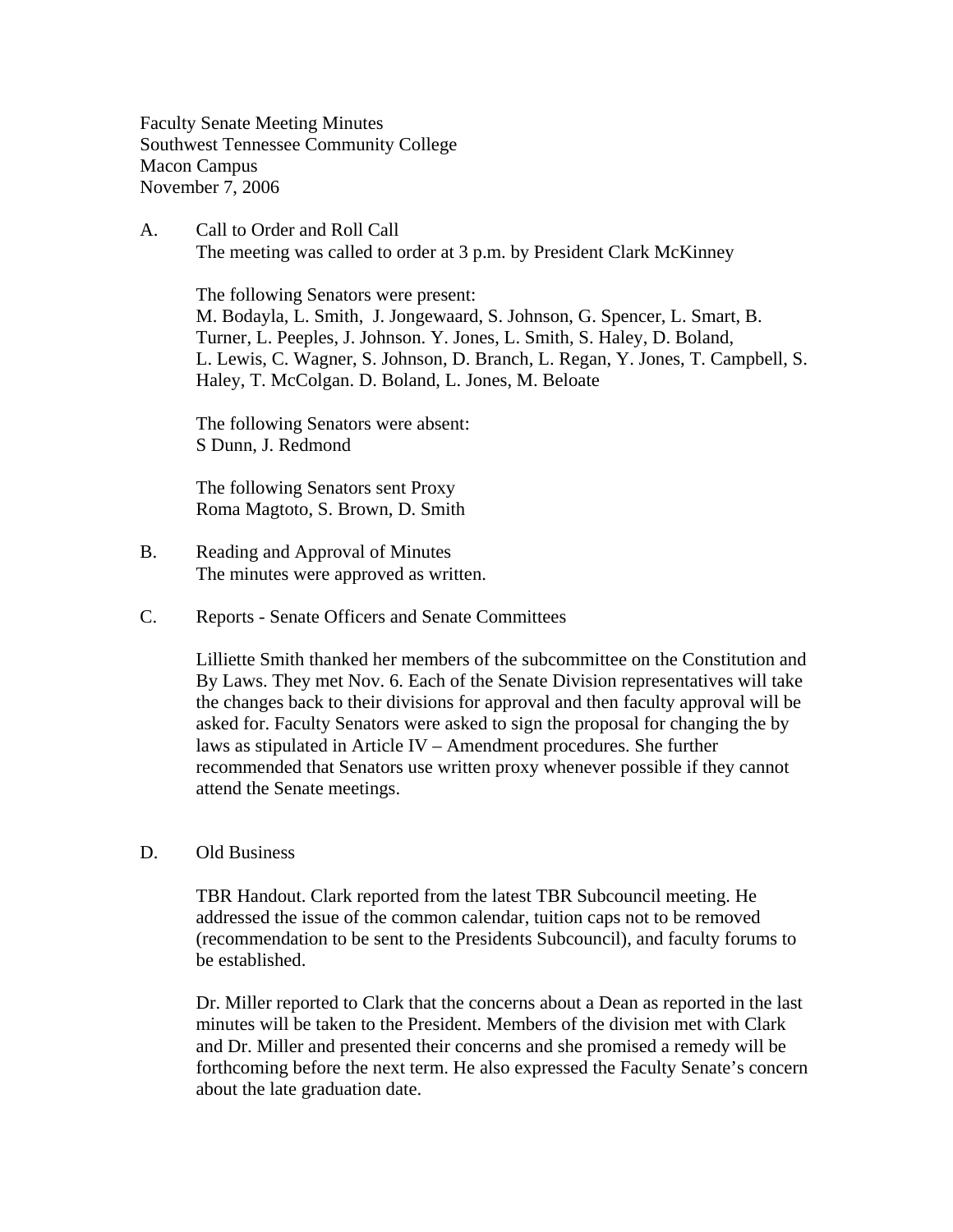F. New Business

Doug Branch expressed concern about MW classes in Developmental Studies. His department is concerned that they will be changed to MWF. Clark will report back at the next meeting.

Yvonne Jones expressed a concern about a class being changed at SE Center. Lilliette will look into this and report back.

G. Adjournment The meeting was adjourned at 4:210

\*Senate Sharepoint Web Site: http://internal.southwest.tn.edu/fac-senate/

| 2006-2007 Senate                                                 |             |                                                                                  |      |
|------------------------------------------------------------------|-------------|----------------------------------------------------------------------------------|------|
| President: Clark McKinney cmckinney                              |             | 4574                                                                             |      |
| <b>Division Senators:</b>                                        |             |                                                                                  |      |
| Division Senators of Liberal Studies and Education - Five Seats. |             |                                                                                  |      |
|                                                                  |             | (Developmental Studies, Education, Fine Arts/Language and Literature, Social and |      |
| <b>Behavioral</b>                                                |             |                                                                                  |      |
| Science/Criminal Justice)                                        |             |                                                                                  |      |
| Mary Ann Bodayla (1yr) mbodayla                                  |             | Social Behav. Sci./Crim. Just.                                                   | 5197 |
| Doug Branch (1yr)                                                | dbranch     | Fine Arts/Lang. and Lit.                                                         | 4483 |
| Lilliette Smith (1yr)                                            | ljsmith     | Social Behav. Sci./Crim. Just.                                                   | 4125 |
| Jim Jongewaard (2yrs)                                            | jjongewaard | Education                                                                        | 5833 |
| Stacey Johnson (2yrs)                                            | smjohnson4  | Fine Arts/Lang. and Lit.                                                         | 4602 |

Division Senators of Business, Career Studies and Technology - Five Seats. (Accountacy/Office Adm./Career Studies, Business Adm. and Paralegal Studies, Information Tech/Graphic Arts, Engineering Tech., Industrial and Environ. Tech.) Jerry Redmond (1yr) jredmond Information Tech., Graph. Arts. 4410\_\_\_\_\_\_ Gary Spencer (1yr) gspencer Engineering Tech. 4404 \_\_\_\_\_\_ Lee Smart (2yrs) lsmart Accountancy/ Office Adm. 5076

Division Senators of Math, Natural Sciences, & Health Sciences - Four Seats. (Nursing, Mathematics, Natural Sciences, Allied Health)

| Bill Turner $(1yr)$         | wturner | <b>Mathematics</b>      | 6023 |
|-----------------------------|---------|-------------------------|------|
| Doug Smith (2yrs)           | dsmith  | <b>Natural Sciences</b> | 4128 |
| Shirley Brown (2yrs) sbrown |         | <b>Nursing</b>          | 5425 |
| Roma Magtoto (1yr) rmagtoto |         | <b>Nursing</b>          | 5435 |
| <b>Department Senators:</b> |         |                         |      |